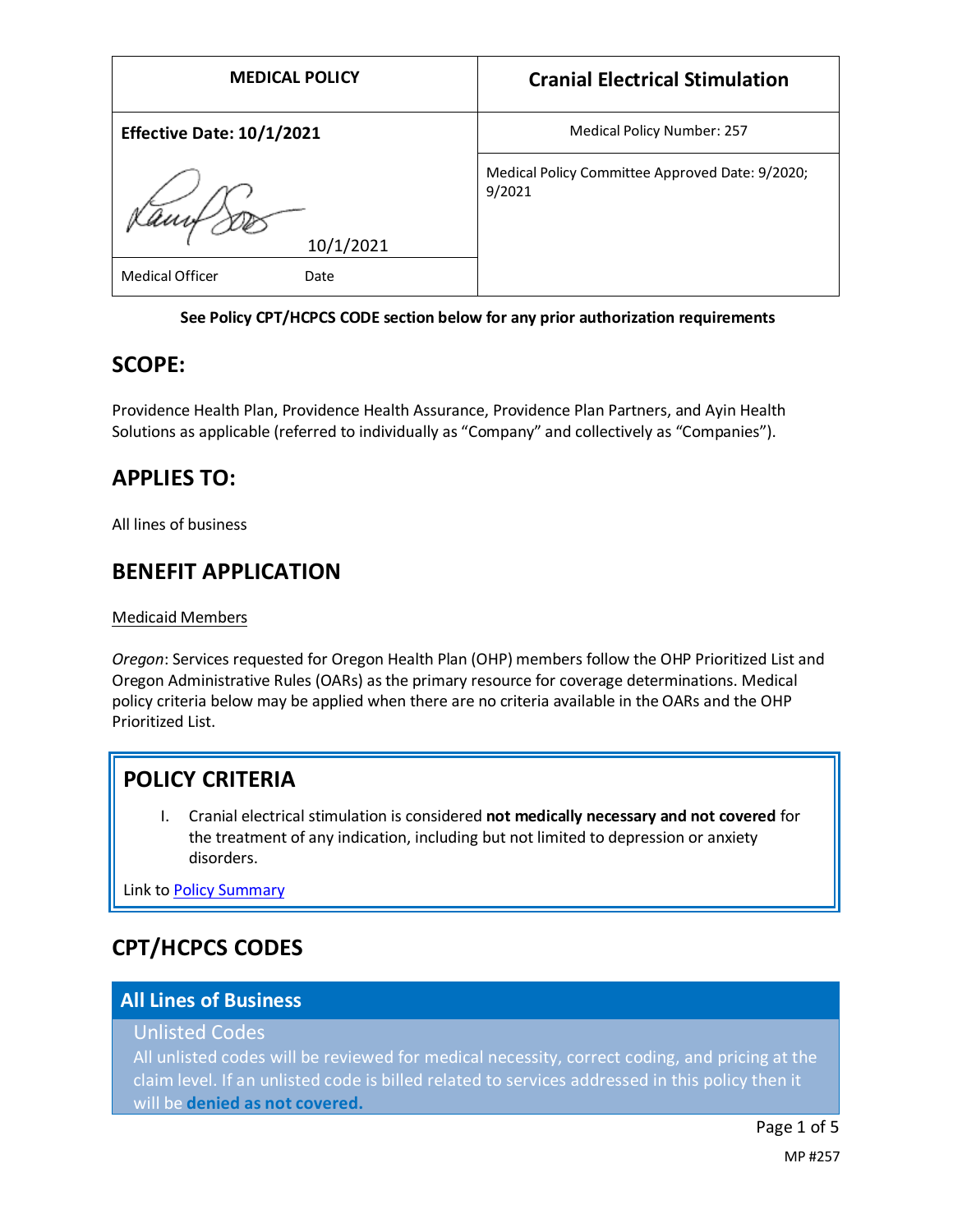E1399 Durable medical equipment, miscellaneous

## **DESCRIPTION**

#### Depression

Depression is a mood disorder that causes a persistent feeling of sadness and loss of interest. Prevalence is approximately 1% to 3% worldwide, representing the fourth leading cause of disease burden globally. Currents treatments include psychological therapy and antidepressant medications.

#### Anxiety Disorders

Anxiety disorders refer to a group of mental disorders characterized by excessive worry and anxiety causing significant distress and impairment. Examples of anxiety disorders include generalized anxiety disorder,

#### Cranial Electrical Stimulation

Cranial electrical stimulation works by sending low-level electrical currents to the head via electrodes. The exact mechanism of action remains unclear but has been hypothesized to activate particular areas of the brain that play important roles in the body's hormones and emotions. The treatment has been proposed for the treatment of a variety of chronic conditions including, but not limited to stress, alcoholism, drug addiction, anxiety and depression.

### **REVIEW OF EVIDENCE**

A review of the ECRI, Hayes, Cochrane, and PubMed databases was conducted regarding the use of cranial electrical stimulation as a treatment for depression or anxiety. Below is a summary of the available evidence identified through July 2021.

#### *Systematic Reviews*

• In 2017 (updated 2021), Hayes conducted a systematic review assessing the safety and efficacy of transcranial direct current stimulation (tDCS) for depression.<sup>1</sup> In total, 11 RCTs were included for review. Sample sizes ranged from 22 to 245 patients. Outcomes of interest included assessments of depression, anxiety, cognitive and neuropsychological function, and complications. Follow-up varied from none to 1 month. The 11 reviewed studies of tDCS for treatment of depression were determined to not provide consistent evidence of benefit. Larger studies usually reported that tDCS relieved depression symptoms more effectively than sham tDCS treatment; however, the magnitude of the effect is unclear since not all patients achieved complete remission from depression, and the durability of any benefits are unknown due to the lack of long-term follow-up in these studies. Investigators concluded that a large body of lowquality evidence has found that tDCS for treatment of depression is reasonably safe, but there is inconsistent evidence that this treatment is beneficial. Additional large, well-designed studies were judged necessary to determine the optimal treatment parameters for tDCS and to evaluate the long-term safety and effectiveness of tDCS relative to antidepressant medications and CCT

Page 2 of 5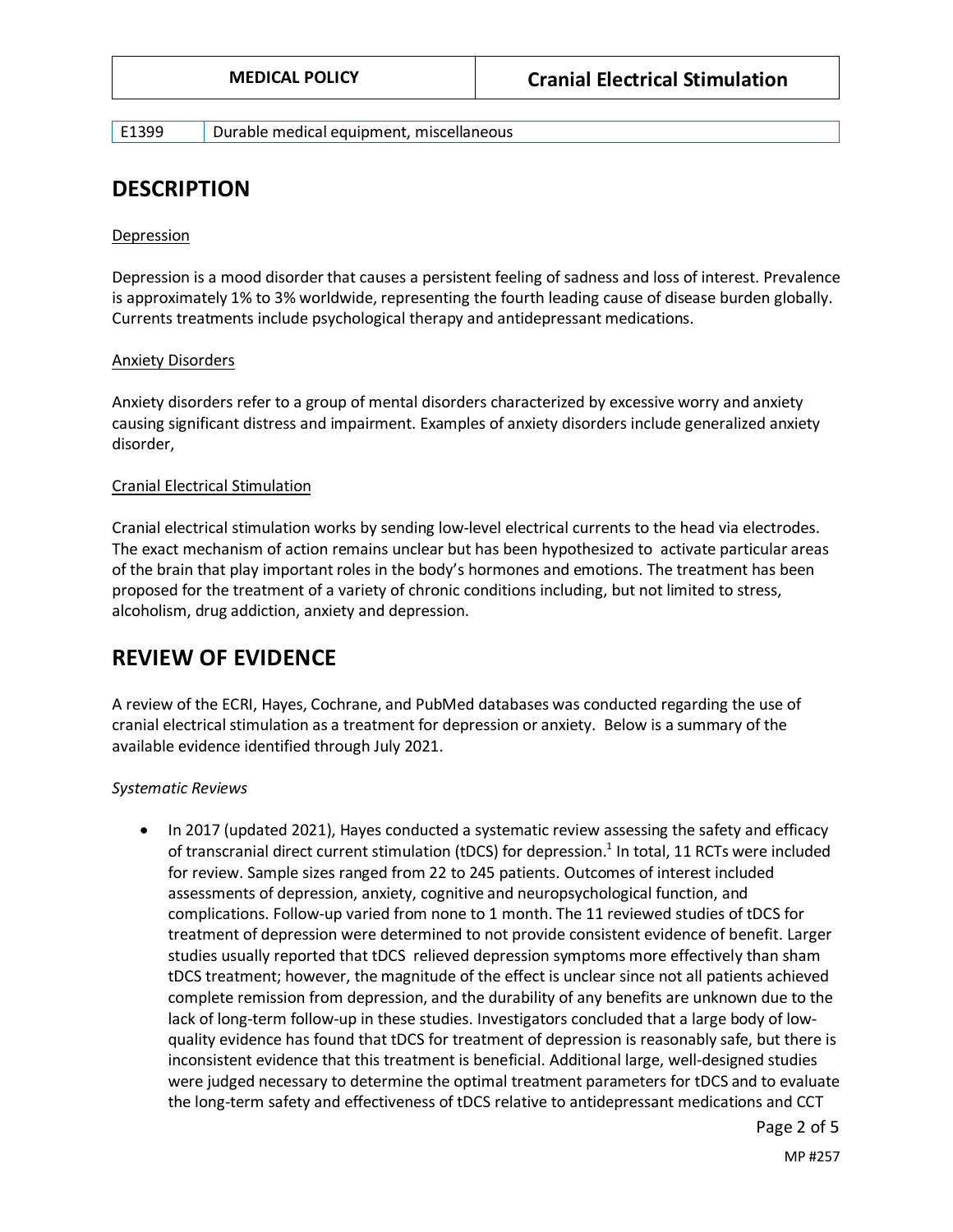for treatment of depression. Hayes ultimately assigned a "C" rating (potential but unproven benefit).

- In 2018, the Department of Veterans Affairs conducted a systematic review assessing the safety and efficacy of cranial electrical stimulation (CES) for the treatment of pain, depression, anxiety, PTSD and insomnia.<sup>2</sup> Independent investigators systematically searched the literature through September 2017, identified eligible studies, assessed study quality, and extracted data. In total, 28 publications from 26 RCTs were included for review. Four old RCTs (over 40 years) and one recent RCT provided low strength evidence of a possible benefit of CES compared to sham in patients with anxiety and depression at 5-week follow-up, although none of these studies assessed more than 30 patients. RCT results were conflicting for fibromyalgia, headache, other painful conditions, depression and insomnia. There is low strength evidence that CES does not cause serious side effects. All RCTs were judged to be at high risk of bias. Limitations included the lack of RCTs assessing the same patient population, lack of blinding, small sample sizes and inadequate follow-up.
- In 2017, Cochrane conducted a systematic review assessing the safety and efficacy of alternating current cranial electrotherapy stimulation (CES) compared with sham CES for the treatment of acute depression.<sup>3</sup> Independent investigators systematically searched the literature through February 2014, identified eligible studies, assessed study quality, and extracted data. No studies met the inclusion criteria for review. Investigators concluded that evidence is insufficient to support the use of CES and that double-blind RCTs are necessary to determine efficacy.

# **CLINICAL PRACTICE GUIDELINES**

### International Federation of Clinical Neurophysiologists (IFCN)

In 2017, the IFCN published evidence-based guidelines addressing the therapeutic use of transcranial direct current stimulation.<sup>4</sup> Authors stated that tDCS has probable but not definite efficacy for treatment of nondrug-resistant major depression when administered with the anode over the left dorsolateral prefrontal complex (DLPFC) and cathode over the right orbitofrontal area. However, authors also concluded that tDCS is probably ineffective for drug-resistant major depression and there is insufficient evidence to develop a recommendation for treatment of depression with tDCS using an anode over the left DLPFC and a cathode over the right DLPFC .

### National Institute for Health and Care Excellence (NICE)

In 2015, the NICE published guidelines addressing transcranial direct current stimulation (tDCS) for depression. <sup>5</sup> On the basis of published evidence, NICE concluded that treatment of depression with tDCS did not raise any major safety concerns but there is uncertainty about mode of administration, number of treatment sessions needed, and duration of treatment effects. Therefore, the NICE recommended that this procedure only be used after establishment of special arrangements for clinical governance, patient consent and audit or research.

# <span id="page-2-0"></span>**CENTERS FOR MEDICARE & MEDICAID**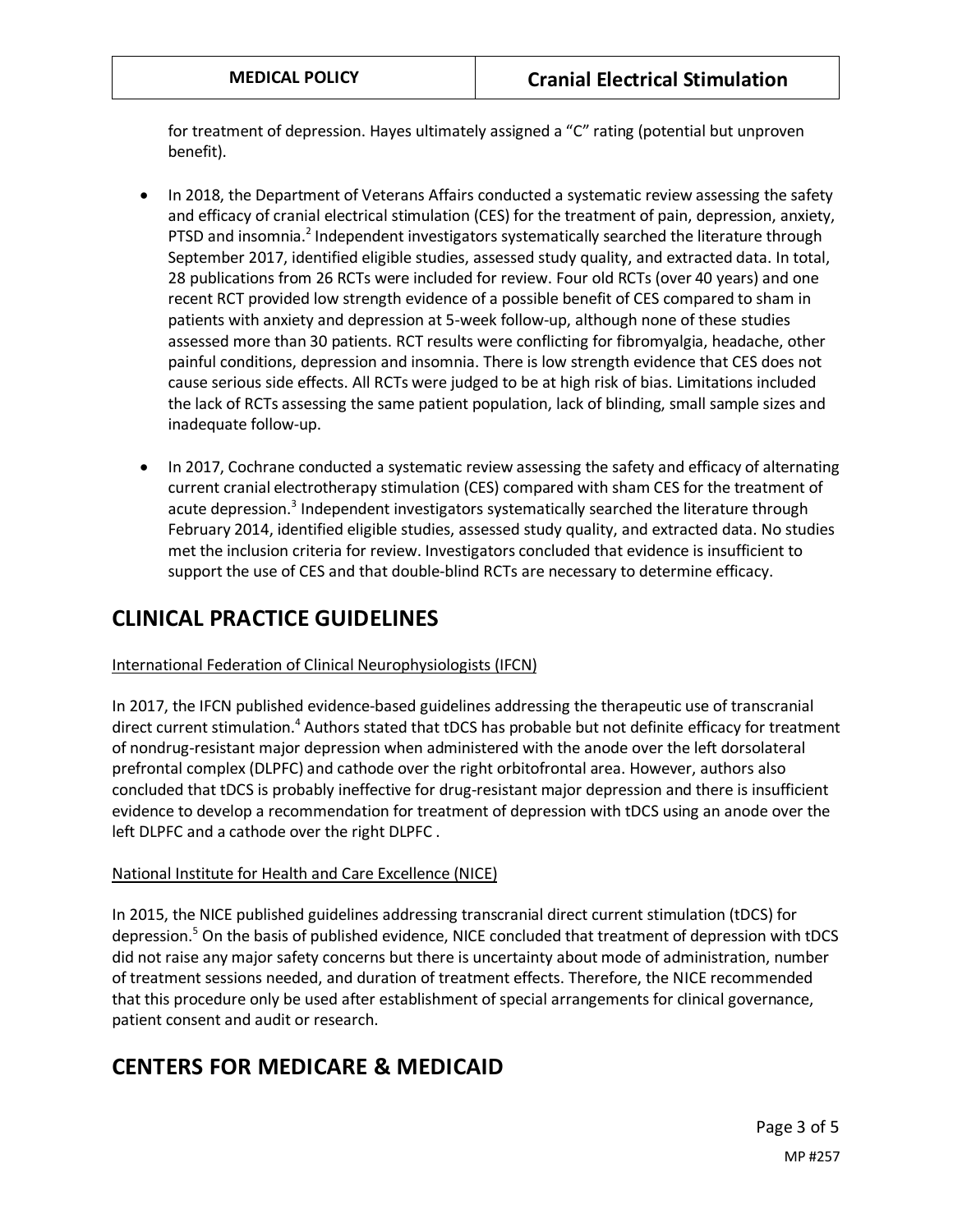As of 8/12/2021, no Centers for Medicare & Medicaid (CMS) coverage guidance was identified which addresses cranial electrical stimulation for the treatment of any indication.

## **POLICY SUMMARY**

Evidence is insufficient to support the use of cranial electrical stimulation for the treatment of any indication, including but not limited to depression and anxiety disorders. There is a lack of high-quality studies conducted within the past 10-years that are randomized, blinded, and assess large populations with long-term follow-up. Low-quality evidence from studies conducted decades ago suggests that CES may be helpful in the treatment of some anxiety disorders but new trials are needed to validate these findings. Moreover, there are no evidence-based clinical practice guidelines that support the use of cranial electrical stimulation for the treatment of any indication.

# **INSTRUCTIONS FOR USE**

Company Medical Policies serve as guidance for the administration of plan benefits. Medical policies do not constitute medical advice nor a guarantee of coverage. Company Medical Policies are reviewed annually and are based upon published, peer-reviewed scientific evidence and evidence-based clinical practice guidelines that are available as of the last policy update. The Companies reserve the right to determine the application of Medical Policies and make revisions to Medical Policies at any time. Providers will be given at least 60-days' notice of policy changes that are restrictive in nature.

The scope and availability of all plan benefits are determined in accordance with the applicable coverage agreement. Any conflict or variance between the terms of the coverage agreement and Company Medical Policy will be resolved in favor of the coverage agreement.

## **REGULATORY STATUS**

### U.S. Food and Drug Administration (FDA)

The U.S. Food and Drug Administration (FDA) has granted 510(k) approval for multiple cranial electrotherapy stimulators including, but not limited to the following:

- Alpha-Stim<sup>®</sup> Cs (Electromedical Products, Inc)
- BR-2 Biorest (Biorest, Inc)
- Biotron18 (Biotronics Corp)
- CES Ultra ™ (Neuro-Fitness, LLC)
- Elexoma Medic (Redplane AG)
- FM 10/C (Johari Digital Healthcare, Ltd)
- HP-1 Healthpax or Nurtipax (Health Directions, Inc)
- LB-2000 (Life Balance Intl., Inc)
- LISS SBl202-B and SBl201-M (Medical Consultants Intl., Ltd)
- NET-2000 Microcurrent Stimulator (Auri-Stim Medical, Inc)
- NF-1 Mindpeace (NeuroFitness)
- NH 2002 (Life Balance Intl., Inc.)